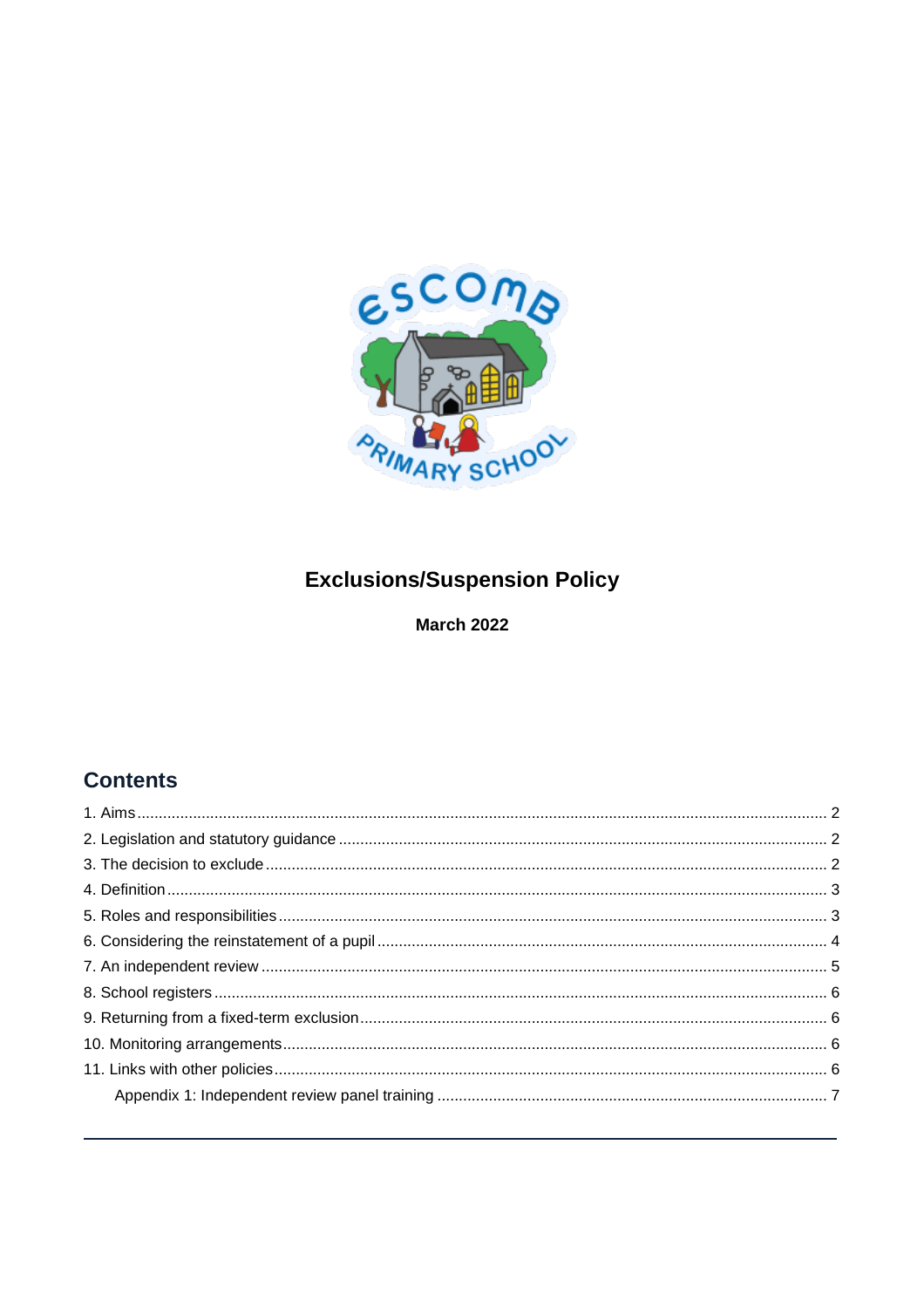## <span id="page-1-0"></span>**1. Aims**

Our school aims to ensure that:

- The exclusions process is applied fairly and consistently
- The exclusions process is understood by governors, staff, parents and pupils
- > Pupils in school are safe and happy
- Pupils do not become NEET (not in education, employment or training)

## <span id="page-1-1"></span>**2. Legislation and statutory guidance**

This policy is based on statutory guidance from the Department for Education: [Exclusion from maintained](https://www.gov.uk/government/publications/school-exclusion)  [schools, academies and pupil referral units \(PRUs\) in England.](https://www.gov.uk/government/publications/school-exclusion)

It is based on the following legislation, which outline schools' powers to exclude pupils:

- Section 52 of the [Education Act 2002,](http://www.legislation.gov.uk/ukpga/2002/32/section/52) as amended by the [Education Act 2011](http://www.legislation.gov.uk/ukpga/2011/21/contents/enacted)
- [The School Discipline \(Pupil Exclusions and Reviews\) \(England\) Regulations 2012](http://www.legislation.gov.uk/uksi/2012/1033/made)

In addition, the policy is based on:

- Part 7, chapter 2 of the [Education and Inspections Act 2006,](http://www.legislation.gov.uk/ukpga/2006/40/part/7/chapter/2) which looks at parental responsibility for excluded pupils
- Section 579 of the [Education Act 1996,](http://www.legislation.gov.uk/ukpga/1996/56/section/579) which defines 'school day'
- The [Education \(Provision of Full-Time Education for Excluded Pupils\) \(England\) Regulations 2007,](http://www.legislation.gov.uk/uksi/2007/1870/contents/made) as amended b[y The Education \(Provision of Full-Time Education for Excluded Pupils\) \(England\)](http://www.legislation.gov.uk/uksi/2014/3216/contents/made)  [\(Amendment\) Regulations 2014](http://www.legislation.gov.uk/uksi/2014/3216/contents/made)

## <span id="page-1-2"></span>**3. The decision to exclude**

Only the headteacher, or acting headteacher, can exclude a pupil from school. A permanent exclusion will be taken as a last resort.

Our school is aware that off-rolling is unlawful. Ofsted defines off-rolling as:

"…the practice of removing a pupil from the school roll without a formal, permanent exclusion or by encouraging a parent to remove their child from the school roll, when the removal is primarily in the interests of the school rather than in the best interests of the pupil."

We are committed to following all statutory exclusions procedures to ensure that every child receives an education in a safe and caring environment.

A decision to exclude a pupil will be taken only:

- In response to serious or persistent breaches of the school's behaviour policy, **and**
- If allowing the pupil to remain in school would seriously harm the education or welfare of others

Before deciding whether to exclude a pupil, either permanently or for a fixed period, the headteacher will:

- Consider all the relevant facts and evidence, including whether the incident(s) leading to the exclusion were provoked
- Allow the pupil to give their version of events
- Consider if the pupil has special educational needs (SEN)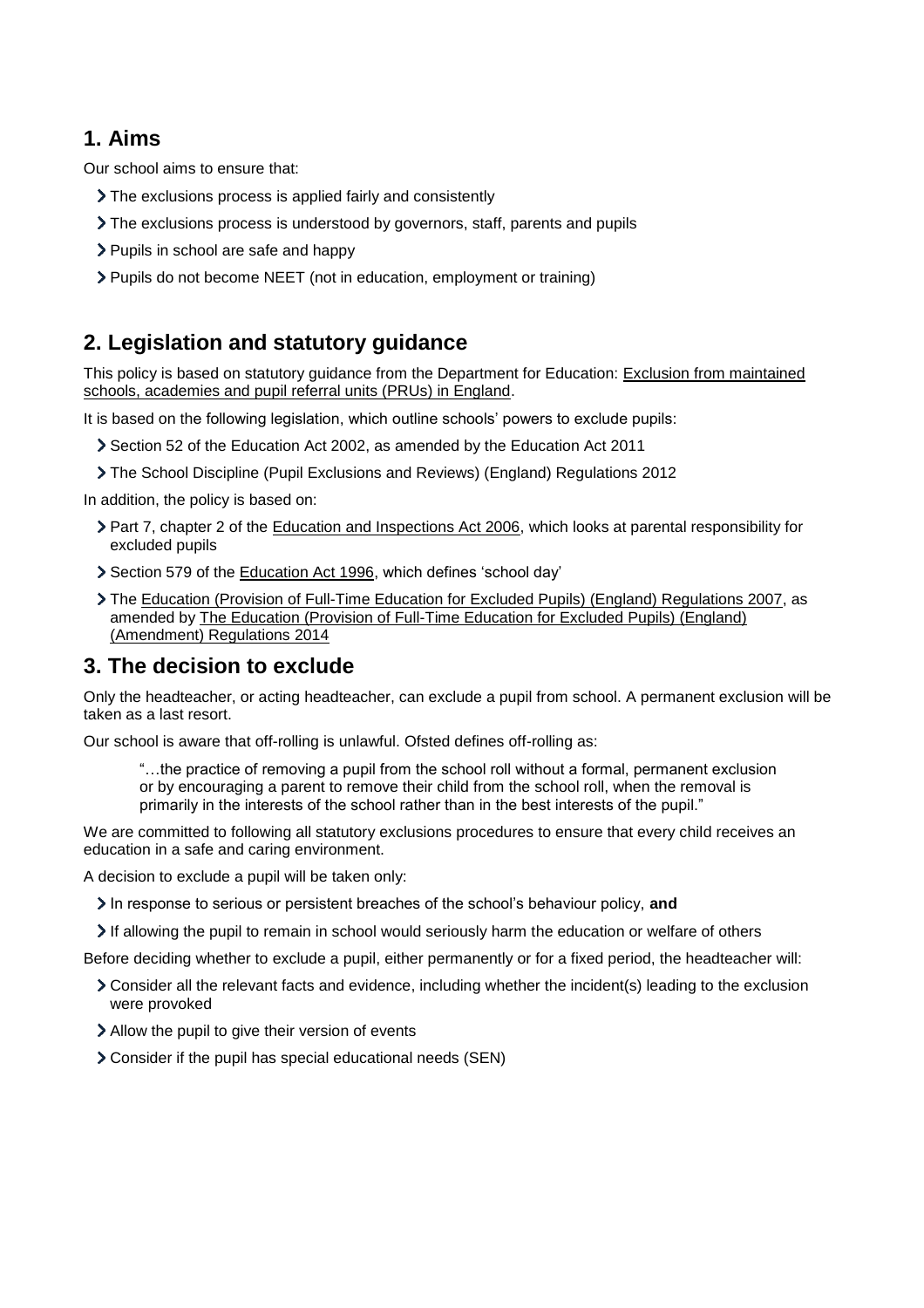## <span id="page-2-0"></span>**4. Definition**

For the purposes of exclusions, school day is defined as any day on which there is a school session. Therefore, INSET or staff training days do not count as a school day.

## <span id="page-2-1"></span>**5. Roles and responsibilities**

#### **5.1 The headteacher**

#### **Informing parents**

The headteacher will immediately provide the following information, in writing, to the parents of an excluded pupil:

- > The reason(s) for the exclusion
- The length of a fixed-term exclusion or, for a permanent exclusion, the fact that it is permanent
- Information about parents' right to make representations about the exclusion to the governing board and how the pupil may be involved in this
- > How any representations should be made
- Where there is a legal requirement for the governing board to meet to consider the reinstatement of a pupil, and that parents have a right to attend a meeting, be represented at a meeting (at their own expense) and to bring a friend

The headteacher will also notify parents by the end of the afternoon session on the day their child is excluded that for the first 5 school days of an exclusion, or until the start date of any alternative provision where this is earlier, parents are legally required to ensure that their child is not present in a public place during school hours without a good reason. Parents may be given a fixed penalty notice or prosecuted if they fail to do this.

If alternative provision is being arranged, the following information will be included when notifying parents of an exclusion:

- The start date for any provision of full-time education that has been arranged
- The start and finish times of any such provision, including the times for morning and afternoon sessions, where relevant
- > The address at which the provision will take place
- Any information required by the pupil to identify the person they should report to on the first day

Where this information on alternative provision is not reasonably ascertainable by the end of the afternoon session, it may be provided in a subsequent notice, but it will be provided no later than 48 hours before the provision is due to start. The only exception to this is where alternative provision is to be provided before the sixth day of an exclusion, in which case the information can be provided with less than 48 hours' notice with parents' consent.

#### **Informing the governing board and local authority**

The headteacher will immediately notify the governing board and the local authority (LA) of:

- A permanent exclusion, including when a fixed-period exclusion is followed by a decision to permanently exclude a pupil
- Exclusions which would result in the pupil being excluded for more than 5 school days (or more than 10 lunchtimes) in a term
- Exclusions which would result in the pupil missing a public examination

For a permanent exclusion, if the pupil lives outside the LA in which the school is located, the headteacher will also immediately inform the pupil's 'home authority' of the exclusion and the reason(s) for it without delay.

For all other exclusions, the headteacher will notify the governing board and LA once a term.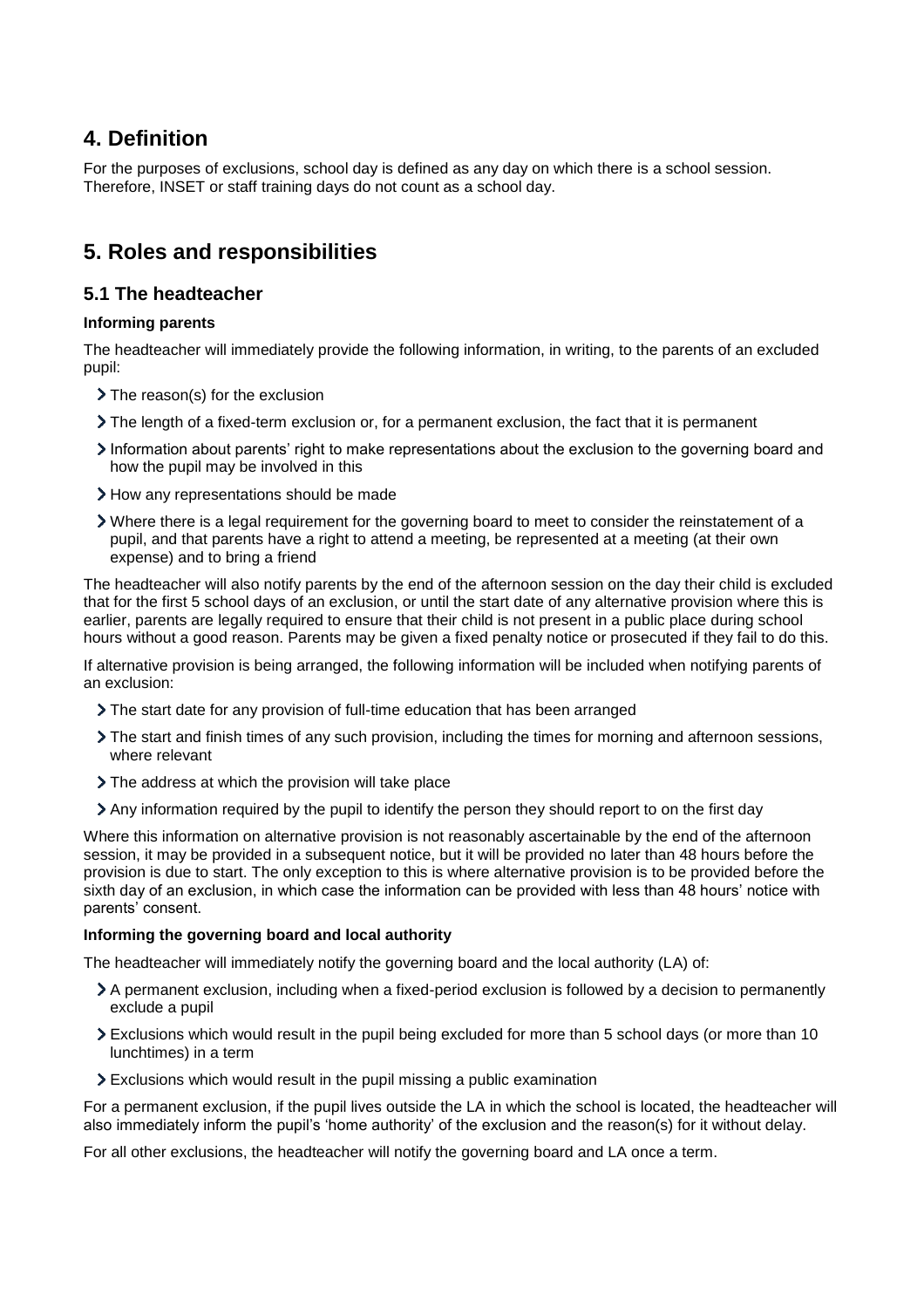### **5.2 The governing board**

Responsibilities regarding exclusions are delegated to the headteacher.

The headteacher also has a duty to consider the reinstatement of an excluded pupil (see section 6).

The governing board has a duty to consider the reinstatement of an excluded pupil (see section 6).

Within 14 days of receipt of a request, the governing board will provide the secretary of state and the LA with information about any exclusions in the last 12 months.

For a fixed-period exclusion of more than 5 school days, the governing board will arrange suitable full-time education for the pupil. This provision will begin no later than the sixth day of the exclusion.

### **5.3 The LA**

For permanent exclusions, the LA is responsible for arranging suitable full-time education to begin no later than the sixth day of the exclusion.

## <span id="page-3-0"></span>**6. Considering the reinstatement of a pupil**

The headteacher will consider the reinstatement of an excluded pupil within 15 school days of receiving the notice of the exclusion if:

- > The exclusion is permanent
- It is a fixed-term exclusion which would bring the pupil's total number of school days of exclusion to more than 15 in a term
- It would result in a pupil missing a public examination or national curriculum test

If requested to do so by parents, headteacher will consider the reinstatement of an excluded pupil within 50 school days of receiving notice of the exclusion if the pupil would be excluded from school for more than 5 school days, but less than 15, in a single term.

Where an exclusion would result in a pupil missing a public examination, headteacher will consider the reinstatement of the pupil before the date of the examination. If this is not practicable, the chair of the governing board (or the vice-chair where the chair is unable to make this consideration) will consider the exclusion independently and decide whether or not to reinstate the pupil.

The headteacher can either:

- Decline to reinstate the pupil, or
- Direct the reinstatement of the pupil immediately, or on a particular date

In reaching a decision, the headteacher will consider whether the exclusion was lawful, reasonable and procedurally fair and whether the headteacher followed their legal duties. They will decide whether or not a fact is true 'on the balance of probabilities', which differs from the criminal standard of 'beyond reasonable doubt', as well as any evidence that was presented in relation to the decision to exclude.

Minutes will be taken of the meeting, and a record of evidence considered kept. The outcome will also be recorded on the pupil's educational record.

The headteacher will notify, in writing, parents and the LA of their decision, along with reasons for their decision, without delay.

Where an exclusion is permanent, the headteachers decision will also include the following:

> The fact that it is permanent

Notice of parents' right to ask for the decision to be reviewed by an independent review panel, and:

- The date by which an application for an independent review must be made
- The name and address to whom an application for a review should be submitted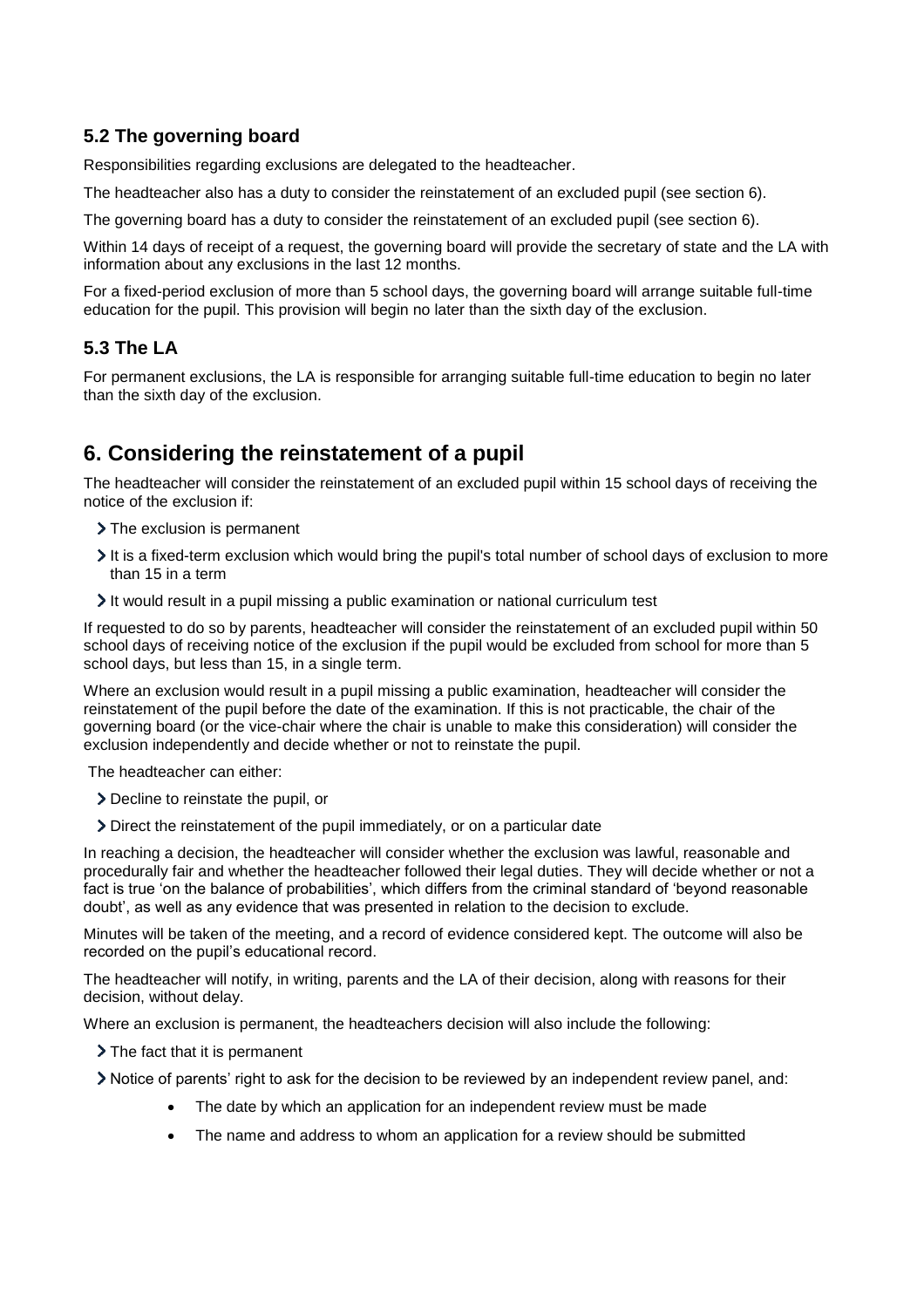- That any application should set out the grounds on which it is being made and that, where appropriate, reference to how the pupil's SEN are considered to be relevant to the exclusion
- That, regardless of whether the excluded pupil has recognised SEN, parents have a right to require the LA to appoint an SEN expert to attend the review
- Details of the role of the SEN expert and that there would be no cost to parents for this appointment
- That parents must make clear if they wish for an SEN expert to be appointed in any application for a review
- That parents may, at their own expense, appoint someone to make written and/or oral representations to the panel, and parents may also bring a friend to the review
- That if parents believe that the exclusion has occurred as a result of discrimination, they may make a claim under the Equality Act 2010 to the first-tier tribunal (special educational needs and disability), in the case of disability discrimination, or the county court, in the case of other forms of discrimination. A claim of discrimination made under these routes should be lodged within 6 months of the date on which the discrimination is alleged to have taken place

## <span id="page-4-0"></span>**7. An independent review**

If parents apply for an independent review, the LA will arrange for an independent panel to review the decision of the governing board not to reinstate a permanently excluded pupil.

Applications for an independent review must be made within 15 school days of notice being given to the parents by headteacher of its decision to not reinstate a pupil.

A panel of 3 or 5 members will be constituted with representatives from each of the categories below. Where a 5-member panel is constituted, 2 members will come from the school governors category and 2 members will come from the headteacher category.

- A lay member to chair the panel who has not worked in any school in a paid capacity, disregarding any experience as a school governor or volunteer
- School governors who have served as a governor for at least 12 consecutive months in the last 5 years, provided they have not been teachers or headteachers during this time
- Headteachers or individuals who have been a headteacher within the last 5 years

A person may not serve as a member of a review panel if they:

- Are a member of the LA, or governing board of the excluding school
- Are the headteacher of the excluding school, or have held this position in the last 5 years
- Are an employee of the LA or the governing board, of the excluding school (unless they are employed as a headteacher at another school)
- Have, or at any time have had, any connection with the LA school, governing board, parents or pupil, or the incident leading to the exclusion, which might reasonably be taken to raise doubts about their impartiality
- Have not had the required training within the last 2 years (see appendix 1 for what training must cover)

A clerk will be appointed to the panel.

The independent panel will decide one of the following:

- Uphold the governing board's decision
- Recommend that the governing board reconsiders reinstatement
- Quash the governing board's decision and direct that they reconsider reinstatement (only when the decision is judged to be flawed)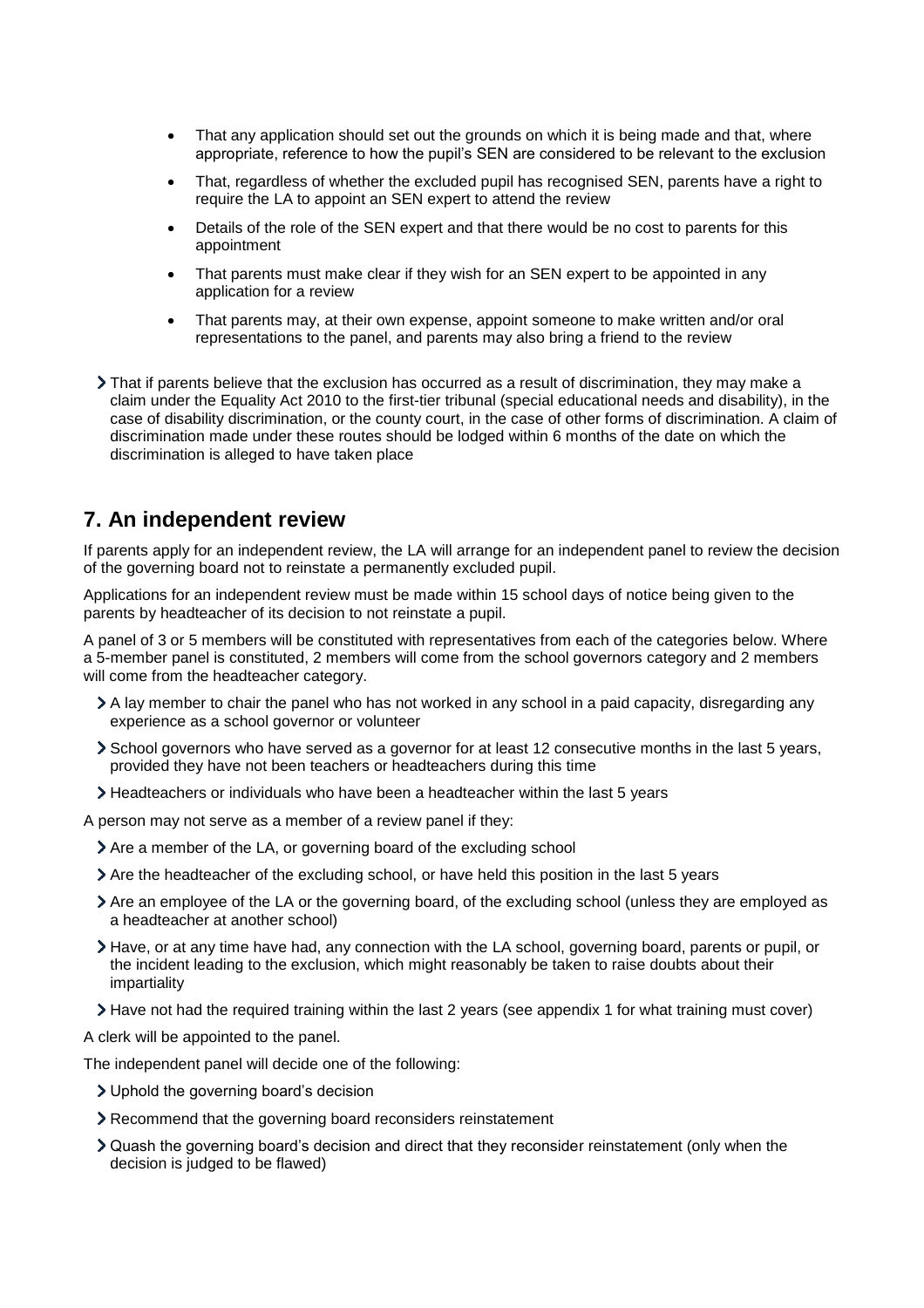The panel's decision can be decided by a majority vote. In the case of a tied decision, the chair has the casting vote.

## <span id="page-5-0"></span>**8. School registers**

A pupil's name will be removed from the school admissions register if:

- 15 school days have passed since the parents were notified of the exclusion panel's decision to not reinstate the pupil and no application has been made for an independent review panel, or
- The parents have stated in writing that they will not be applying for an independent review panel

Where an application for an independent review has been made, the governing board will wait until that review has concluded before removing a pupil's name from the register.

Where alternative provision has been made for an excluded pupil and they attend it, code B (education offsite) or code D (dual registration) will be used on the attendance register.

Where excluded pupils are not attending alternative provision, code E (absent) will be used.

### <span id="page-5-1"></span>**9. Returning from a fixed-term exclusion**

Following a fixed-term exclusion, a re-integration meeting will be held involving the pupil, parents, a member of senior staff and other staff, where appropriate.

The following measures may be implemented when a pupil returns from a fixed-term exclusion:

Agreeing a behaviour contract

## <span id="page-5-2"></span>**10. Monitoring arrangements**

The headteacher monitors the number of exclusions every term and reports back to the governors. They also liaise with the local authority to ensure suitable full-time education for excluded pupils.

This policy will be reviewed by the school business manager every 2 years. At every review, the policy will be approved by the governing board.

## <span id="page-5-3"></span>**11. Links with other policies**

This exclusions policy is linked to our

- Behaviour policy
- SEN policy and information report